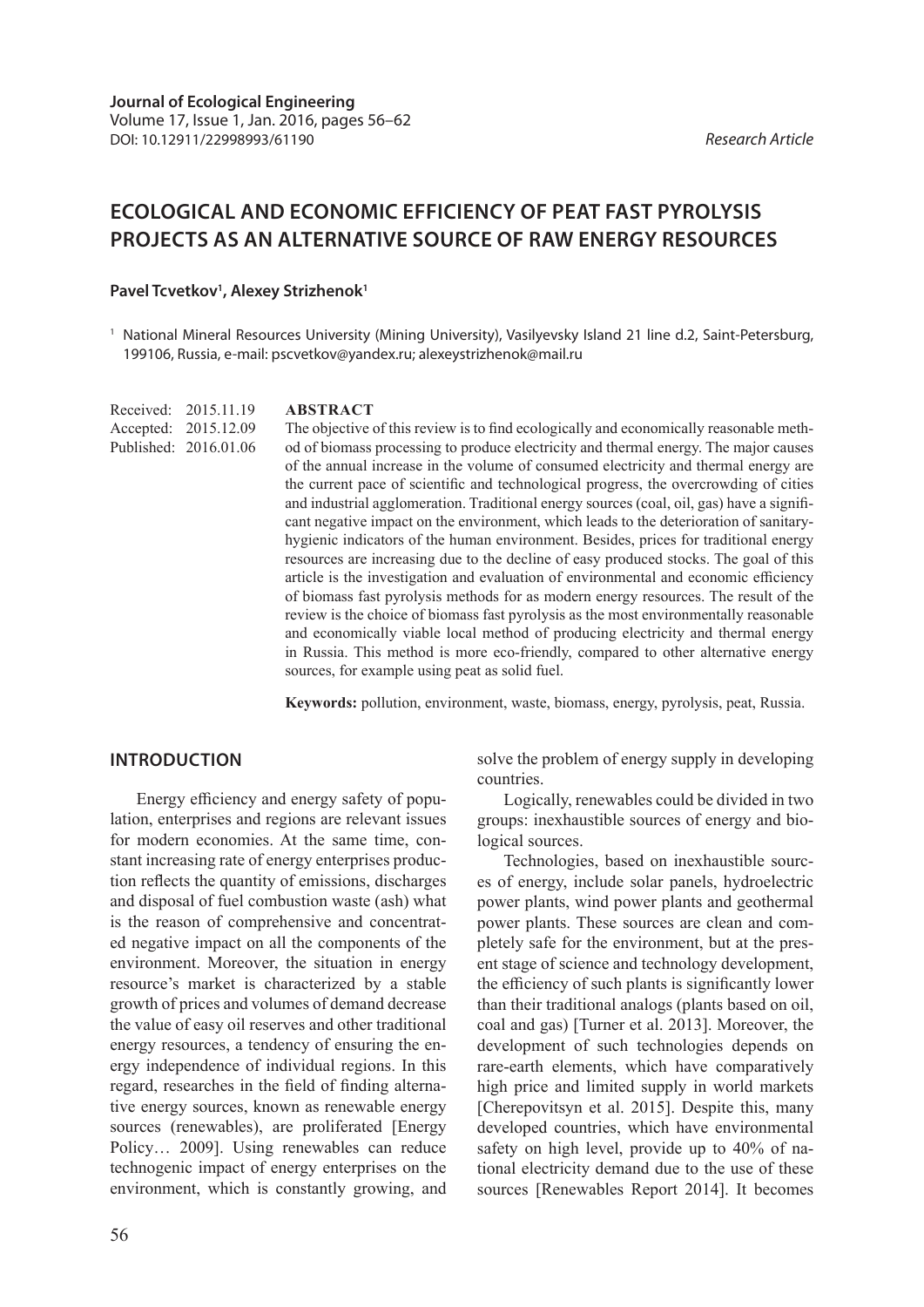possible in condition of strict state regulation in the field of interaction between energy companies and the environment. Among the leaders are Denmark, United Kingdom, Scotland, Ireland etc.

Another promising area of energy development is the use of biomass as a fuel feedstock [Eikhout et al. 2012]. Biomass includes wastes, wood, peat etc. A simple burning of biomass for obtaining thermal energy if enough common, but not effective approach [Reiley et al. 2013]. Enterprises with such technological cycle are almost non-competitive in regional market without a significant state support [Clarke et al. 2010]. The advantage of using biomass over traditional types of fuels is that the common environmental situation in surrounding plant areas is much better and it is much cheaper than using inexhaustible sources of energy. The world leader in production energy from peat is Finland, where over 60% of country's energy balance consists of peat [Wiser et. al. 2010].

Researches [Review of Finnish Biomass… 2002, Hörnell 2001, Lédé 2013] show that efficiency of using biomass as feedstock can be increased significantly [Lazar et al. 2012] by implementation of deep processing technologies, and, as a result, bio-energy enterprises could improve their competitiveness and stability. For example, the deep processing of peat allows, in addition to the thermal energy production, to receive a number of by-products: synthetic gas, synthetic oil, high-carbon materials and others [Lehto 2014].

Technologies of deep peat processing cause debate among environmentalists, because there is no clear opinion about their impact on environmental components (including the combustion of synthetic products). At the same time, there are no ways to determine the degree of anthropogenic impact by monitoring atmospheric air in Russia due to a small number of such enterprises.

According to the results showed in [Industry Social Responsibility Report 2014], enterprises of deep peat processing are environmentally clean industrial objects. In addition, the extraction and processing of peat helps to avoid fire situations during the dry seasons.

Despite the presence of technical and technological base, the issues of environmental and economic efficiency of deep peat processing are not sufficiently analyzed in scientific literature. In this study, the environmental and economic efficiency of deep peat processing technologies was assessed on the base of Russian developments.

It should be noted that the production process of deep biomass processing is similar to different kinds of feedstock (peat, wood and other bio-resources). Significant differences are in the list of possible products produced from various raw materials. However, if production of thermal energy (by combustion of biomass) and synthesis gas (for further production of electricity) is the main aim of the enterprise, the feedstock of techniques discussed below can be changed.

#### **MATERIALS AND METHODS**

Promising researches in the field of deep peat processing (gasification) are carried out in many countries, among them there are studies of scientists from the USA [Jones et al. 2013, Ringer et al. 2006, Wright et al. 2010], Finland [Oasmaa et al. 2010], UK [Brownsort 2009], Australia [Jahirul et al. 2012] and other countries. However, there are no researches of Russian scientists in the international scientific publications, despite the fact that the volume of peat reserves [Mineral Commodity Summaries 2015] and the potential of its use [Bächtold 2012] in Russian Federation are the largest in the world [Timofeeva et al. 2014].

This review is based on the analysis of Russian developments in the field of alternative energy sources production by using the technology of fast peat pyrolysis. Final products according to this technology are synthetic oil, synthesis gas and thermal energy.

Pyrolysis is the process of thermal decomposition of organic compounds derived without oxygen at temperatures up to  $850^{\circ}$ C [Tolvanen et al. 2013]. Pyrolysis (depending on the heating rate) is divided into fast, intermediate and slow. Due to the fact that fast pyrolysis has considerable advantages [Haoxi et al. 2013], in comparison with other types, the evaluation represented in this review is based on it.

The technical information for calculation of economic and ecological efficiency is contained in four patents of Russian scientists [Kotelnikov et al. 2004, Titov et al. 2009, Kotelnikov et al. 2007, Baybursky et al. 2011], which are representing a technology of peat processing on the basis of fast pyrolysis process. This paper shows an attempt to evaluate environmental and economic efficiency of peat fast pyrolysis technology based on the averaged data, given that the input parameters of the considered technologies, in general,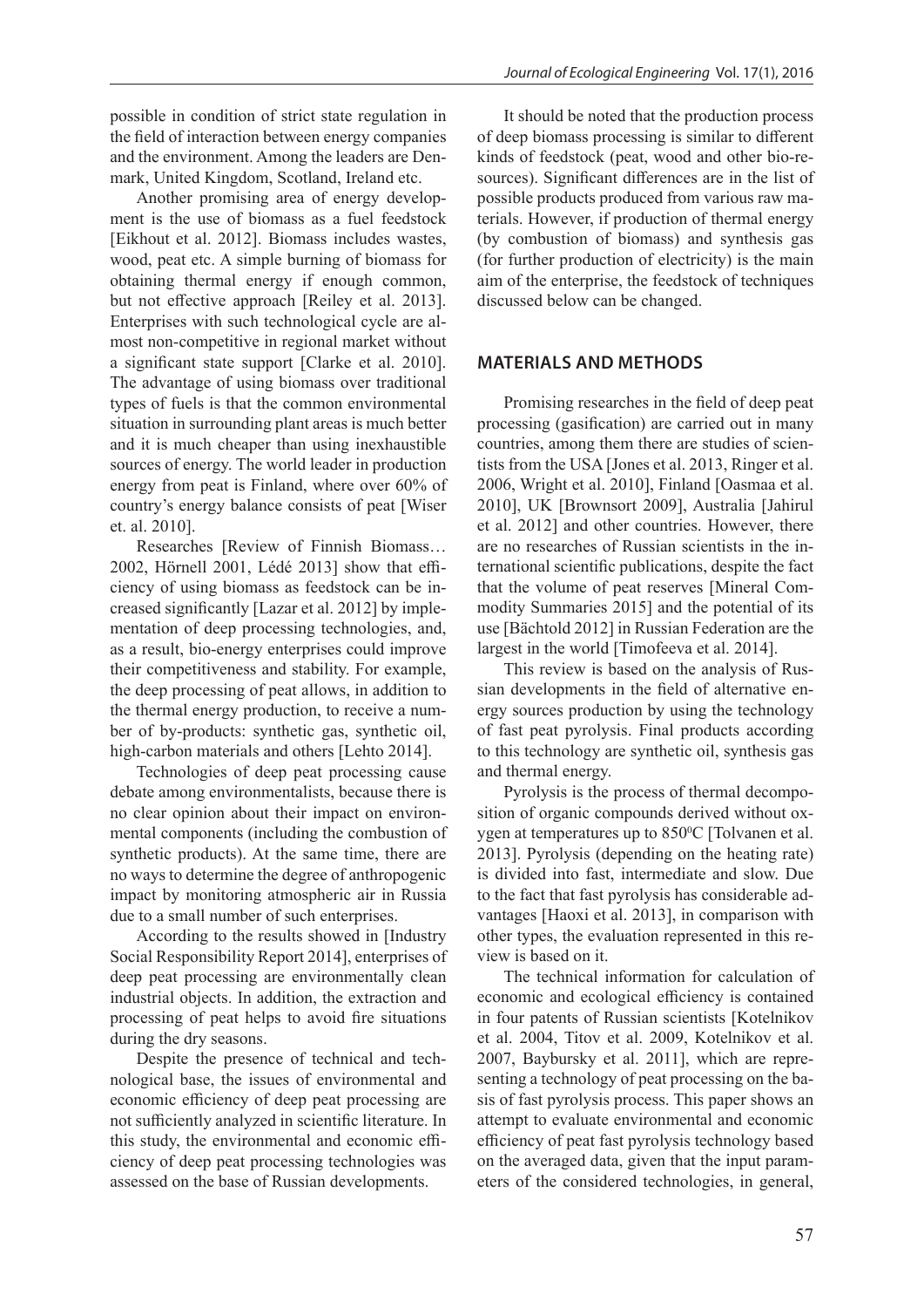similar to each other. It will allow getting a more accurate view of the applicability of such technologies. For calculation, the following assumptions were attempted:

- 1. Annual production capacity of the peat (humidity is about 50%) is 30 thousand tons. The recycling process is divided into 2 stages [Titov et al. 2009]. The first stage is peat drying (moisture content of peat on the output  $1-2.5\%$ ), the second is temperature rise and the production of synthetic oil. The yield of the final product are 0.5 cubic meters of synthesis gas, 20 grams of synthetic oil and 2.5 gigacalories of thermal energy from 1 kilogram of dry peat (moisture content 2%) [Kotelnikov et al. 2007].
- 2. Capital costs are 1,204million USD (80million rubles at the exchange rate of the Central Bank of the Russian Federation on 29.11.2015). The life of the equipment is 10 years. The method of depreciation is linear (10% per year). The price of raw materials and materials adopted based on the average. The number of personnel required for the operation of the enterprise is equal to 9 units, including a business executive and an accountant [Baybursky et al. 2011]. The level of wages is adopted on the basis of the national average [Trading Economics Review 2015]. Cost allocation by final product: synthetic oil –  $20\%$ , the synthesis gas –  $30\%$ , thermal energy  $-50\%$  [Baybursky et al. 2011]. Rates and the list of tax payments are made on the basis of the legislation of the Russian Federation [Russian Federation Tax Code 2015]. Sales quantities are taken equal to the volume of production. The cost of the final product is set on 15–30% below than market average cost [Oil and Gas Market Research 2015].
- 3. The period of calculation of the project economic efficiency (including construction stage  $-8$  months)  $-7$  years. The rate of discount when evaluating the project estimated to be equal to 23% since there is a decline of the peat industry, imperfect system of legal regulation of the industry, high interest rates and inflation, as well as unstable economic and political situation today in Russia. Start date of construction works is 12.01.2016. The project›s launch date is 12.09.2016.
- 4. Calculation of environmental efficiency shows that the emissions to air from the proposed technology will be significantly lower than combustion of traditional energy sources (oil,

coal) and comparable with the energy companies, operating on natural gas (however, there are no hydrocarbon emissions in the process of peat pyrolysis). Thus, the fee for emissions from the combustion of biomass and synthesis gas (assuming no gas-cleaning equipment in all enterprises) may be reduced 7 times, compared with oil, 2.5–4 times compared with coal, and up to 1.5 times compared with natural gas, even taking into account the imperfections of the legislative base in the field of environmental protection in Russia [Kopylov et al. 2012].

# **RESULTS AND DISCUSSION**

The performed calculation shows that economic efficiency of peat fast pyrolysis projects is closely connected with regional and national policies in tax field, with the price of peat and with rate of wage, because these three elements form about 95% of operational costs (Figure 1). It shows the importance of geographical location for founding such enterprises.

The obtained products are superior to analogues and are competitive in the international market of energy resources (Table 1).

Given that the qualitative characteristics of the obtained products (synthetic oil and syngas) are comparable with their "original" analogues, the project is characterized by high values of economic efficiency indicators (Table 2).

Speaking about the potential transition from traditional energy sources it should be noted that the quality of the final product can vary significantly, depending on the technology. So, the heat of combustion of the synthetic gas is in the range between 25 (comparable to coal) and 33 MJ/m<sup>3</sup> (which is essentially equivalent to the heat of natural gas combustion) [Demirel 2012].

As mentioned earlier, the technology of fast pyrolysis is developed not only for peat. For example, substitution of peat for wood waste in Russia will allow reducing the cost of procurement of raw materials by almost 10 times [Gray 2015], but the qualitative characteristics of the final product will be lower [Link et. al. 2013]. The main factors determining the feasibility of using particular types of energy resources are geographic spread in the region of consumption (for Russia most relevant sources are peat and wood waste) and market conditions for the sale of by-products (presence infrastructure).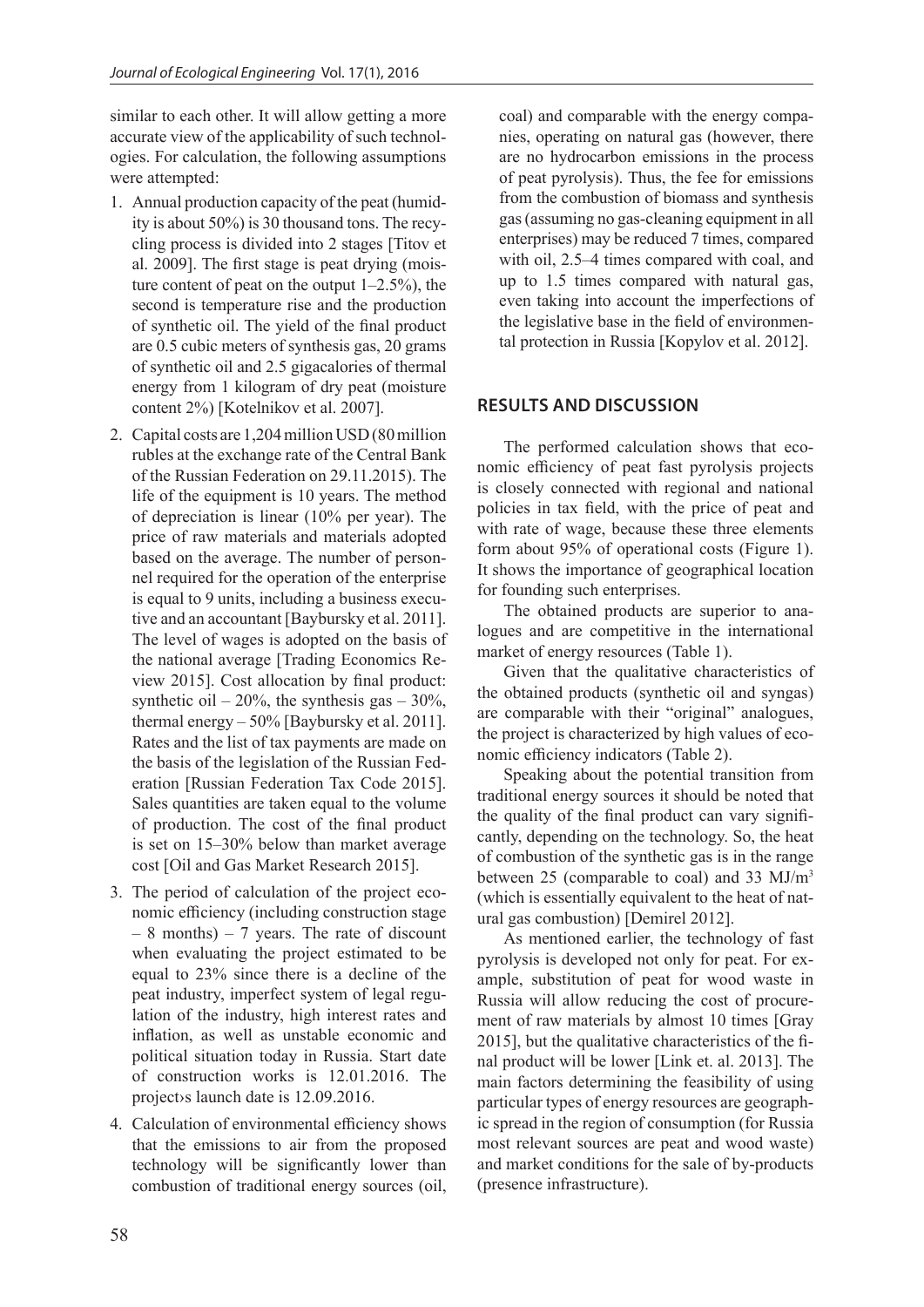

**Figure 1**. Structure of operational costs

| Table 1. The value indicators of the final products |  |
|-----------------------------------------------------|--|
|-----------------------------------------------------|--|

| Product        | Units                 | Production volume<br>per year | The cost (excluding<br>logistics expenses) [USD] | Sales price<br><b>[USD]</b> | Return on<br>margin $[%]$ |
|----------------|-----------------------|-------------------------------|--------------------------------------------------|-----------------------------|---------------------------|
| Synthetic oil  | Tons                  | 3000                          | 28.3                                             | 37.62                       | 32.8                      |
| Synthesis gas  | Thousand cubic meters | 7920                          | 16.1                                             | 30.10                       | 87.0                      |
| Thermal energy | Gigacalories          | 37200                         | 5.7                                              | 12.04                       | 110.8                     |

**Table 2.** Indicators of economic efficiency of deep peat processing project in Russian conditions

| Indicator                 | Units         | Value |
|---------------------------|---------------|-------|
| Capital investments       | Million USD   | 1.204 |
| Payback period            | Years         | 3.57  |
| Discount rate             | $\frac{0}{0}$ | 23    |
| Discounted payback period | Years         | 5.3   |
| Internal rate of return   | $\frac{0}{0}$ | 34.48 |
| Profitability index       |               | 1 22  |

Briquetted peat as a solid fuel to produce thermal energy is used in Russia today. This technology is more environmentally friendly than using some types of traditional energy resources (shale, oil products), however, the specific calorific value of peat is lower than traditional energy sources, and waste generates much more (fly ash) in the process of peat combustion [Shtin 2011]. It makes using of the briquetted peat economically and environmentally feasible. The conducted review shows that the proposed method of peat fast pyrolysis will significantly reduce the anthropogenic pollution on the territory which is impacted of the enterprise for deep processing of peat, not only in comparison with

traditional energy resources, but also with some alternative energy resources, for example briquetted peat. In addition, the proposed method gives the possibility of processing waste products of wood, pulp and paper and other industries, which contributes to the reduction in the area occupied by industrial waste [Kopylov et al. 2012]. Thus, the transfer of energy enterprises from peat to synthetic gas or synthetic crude oil, which are the result of deep peat processing, is not only environmentally reasonable but also an economically viable solution.

#### **CONCLUSIONS**

The implementation of energy projects is a prerequisite for the development of any region [Wlokas et al. 2012, Demirta 2013, Reza Asadi et al. 2012, Uduma et al. 2010]. The possibility of using the peat pyrolysis technology, analyzed by authors, will reduce the dependence of the economy from traditional energy resources, to reduce the considerable anthropogenic pollution of environment by energy enterprises, and to provide the population with ecologically pure energy. For example, ecologically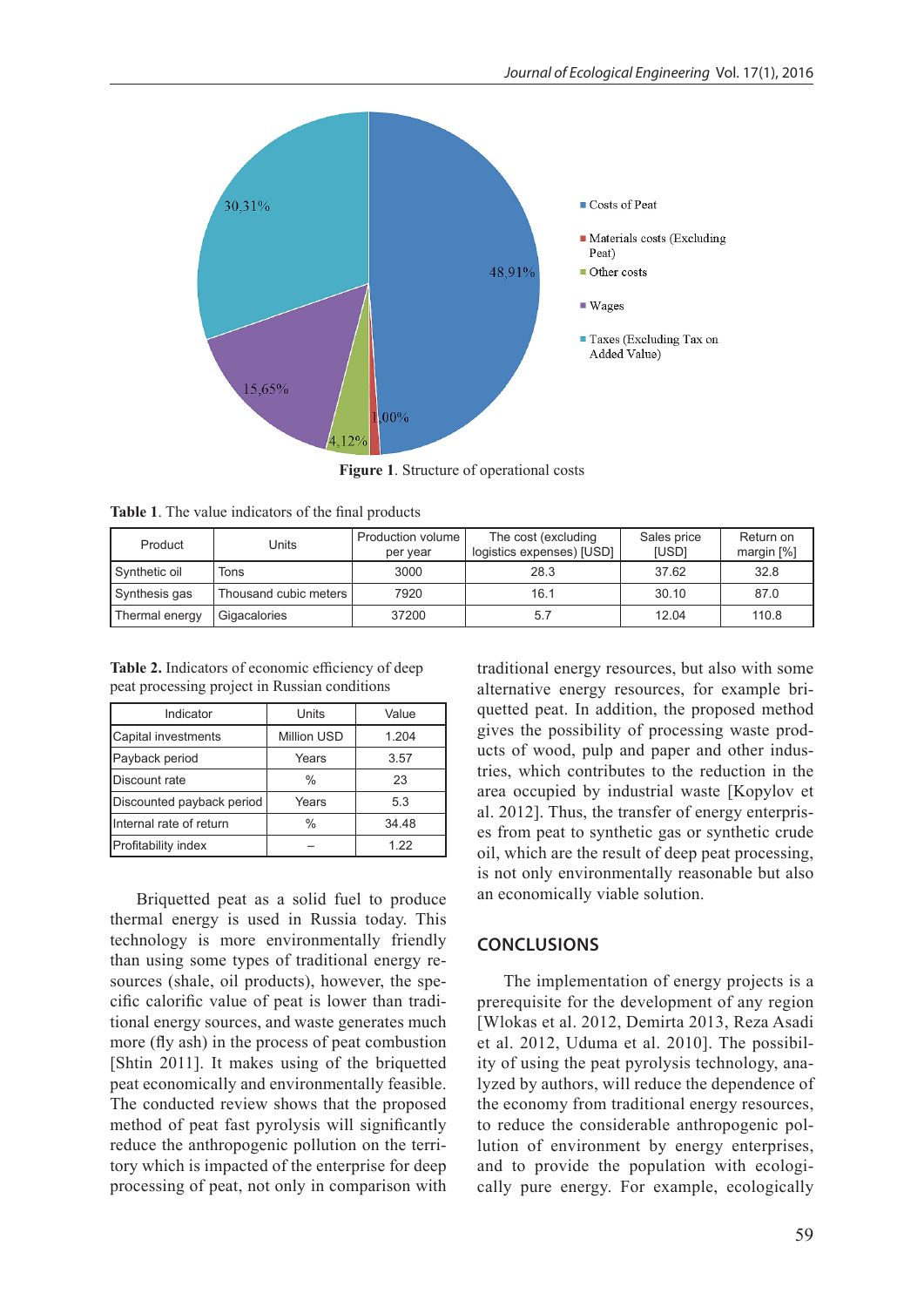pure energy amounted to 1064,96 billion kWh (109% compared with 2009) in 2014 in Russia [Russian Industrial Production 2015].

The presented results of calculation could be characterized as common, due to this, the evaluation of feasibility of such projects implementation should take into consideration the regional specific, including, for example, the cost of necessary raw materials. For example, to implement the project in Russia, about 50% of the operational costs will be the cost of peat (Figure 1).

The practical significance of such projects is presented in four main directions:

- 1. The implementation of the project, discussed in the paper, on the example of the existing industries is used for reducing their dependence on supplies of energy resources from thirdparty organizations. The cost of production of thousand cubic meters of synthesis gas, on the example of reviewed projects, is 20 USD, while the price of natural gas could reach 300 USD and it is constantly raising [Energy Strategy of Russia… 2010].
- 2. A significant reduction of negative impacts on environmental components is attained due to the use of cleaner and low-waste technologies. Payment for pollution of environment and storage of waste can be reduced from 5 to 20 times in comparison with using conventional energy resources.
- 3. The creation of new local energy enterprises makes it possible to meet the needs of the population of regions for gas and electricity.
- 4. Peat processing allows obtaining some byproducts: thermal energy, high-carbon materials, synthetic oil, ash and other in addition to the production of synthesis gas. This will ensure the diversity of new enterprises, increase their competitiveness and sustainability, as well as create a database to meet the demand for raw materials of certain industries.

# **Acknowledgements**

The paper is based on research carried out with the financial support of the grant of the Russian Science Foundation (Project No. 14-38- 00009, "The program-targeted management of the Russian Arctic zone development"). Peter the Great St. Petersburg Polytechnic University.

#### **REFERENCES**

- 1. Bächtold J. 2012. Russia Renewable Energy. URL: http://www.s-ge.com/de/filefieldprivate/files/53139/ field\_blog\_public\_files/14171 (02.12.2015).
- 2. Brownsort P. 2009. Biomass pyrolysis processes: review of scope, control and variability. UKBRC Working paper, 5. URL: www.biochar.ac.uk/download.php?id=14 (02.12.2015).
- 3. Cherepovitsyn A.E., Fedoseev S.V., Teslya A.B., Vyboldina E.Y. 2015. Analysis of production and consumption of rare-earth metals in the EU and the BRICS. Tsvetnye Metally, 5, 5–10. DOI: 10.17580/ tsm.2015.05.01.
- 4. Clarke D., Rieley J. 2012. Strategy for responsible peatland management. Amsterdam. URL: http:// www.bordnamona.ie/wp-content/uploads/2012/07/ Strategy-for-Responsible-Peatland-Management. pdf (02.12.2015).
- 5. Demirel Y. 2012. Energy: production, conversion, storage, conservation, and coupling. Springer. Berlin Heidelberg. 2012. URL: http://www.springer. com/cn/book/9781447123712 (13.12.2015).
- 6. Demirta O. Evaluating the best renewable energy technology for sustainable energy plannin. International Journal of Energy Economics and Policy, 3. URL: http://www.econjournals.com/index.php/ ijeep/article/view/571 (13.12.2015)
- 7. Eikhout B.A. 2012. Strategy for a bio-based economy. Green European Foundation. Belgium. URL: http://gef.eu/uploads/media/A\_strategy\_for\_ a bio-based economy.pdf (02.12.2015).
- 8. Energy Policy of Poland until 2030. Warsaw 10 November 2009. URL: http://www.mg.gov.pl/ files/upload/8134/Polityka%20energetyczna%20 ost en.pdf (02.12.2015)
- 9. Energy Strategy of Russia for the period up to 2030. Institute of Energy Strategy, 2010. URL: http://www.energystrategy.ru/projects/docs/ES-2030\_(Eng).pdf (13.12.2015).
- 10. Russian industrial production. Federal State Statistics Service of Russia. URL: http://www.gks. ru/wps/wcm/connect/rosstat\_main/rosstat/ru/statistics/enterprise/industrial/# (02.12.2015).
- 11. Global Oil & Gas Exploration & Production: Market Research Report. 2015. URL: http://www.ibisworld.com/industry/global/global-oil-gas-exploration-production.html (02.12.2015).
- 12. Gray R. Biofuels Annual. Russian Federation. RS1543. 7/1/2015. URL: http://gain.fas.usda. gov/Recent%20GAIN%20Publications/Biofuels%20Annual\_Moscow\_Russian%20Federation\_7-1-2015.pdf (13.12.2015).
- 13. Haoxi B., Arthur J., Ragauskas A. 2013. Comparison for the compositions of fast and slow py-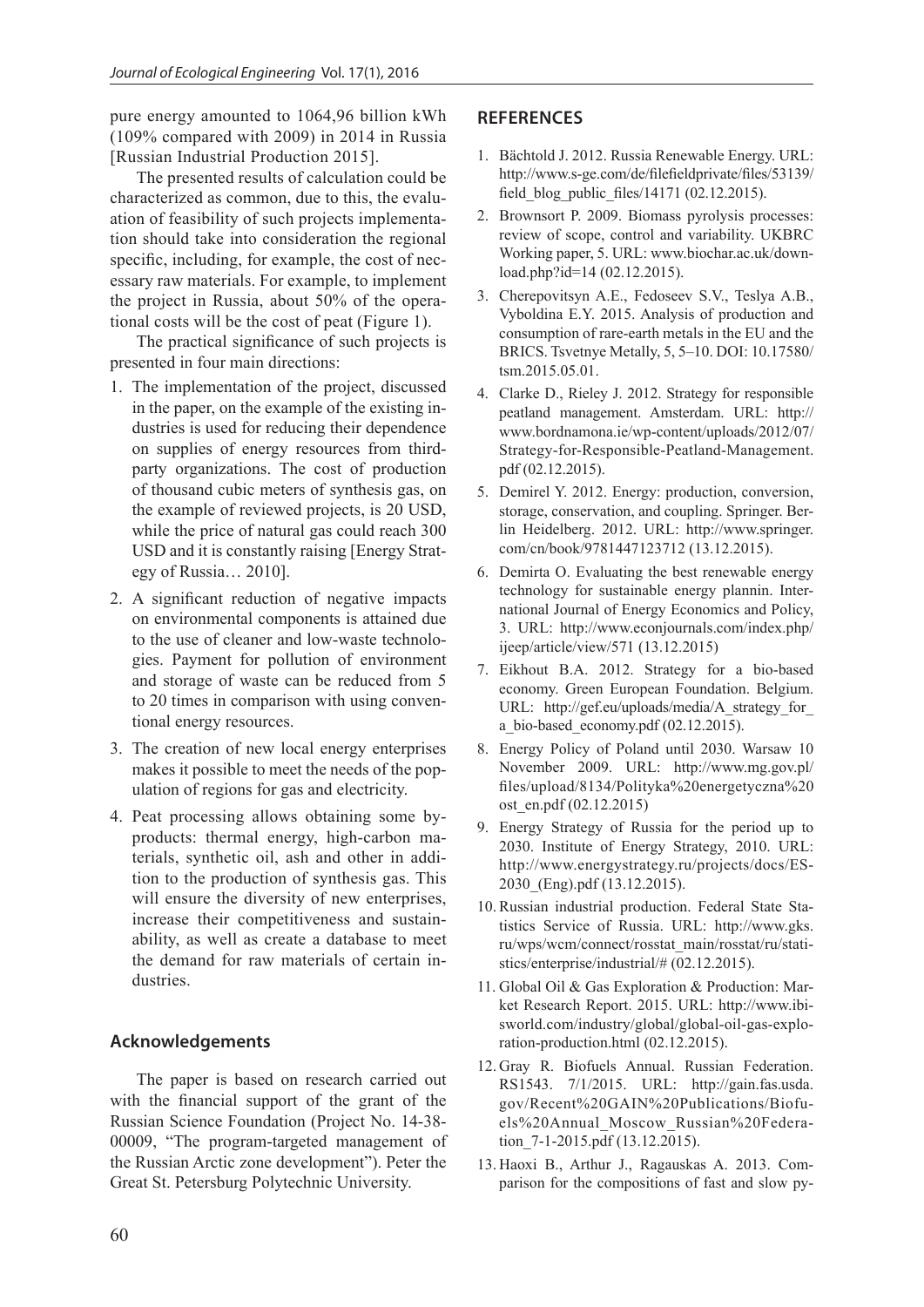rolysis oils by NMR characterization. Bioresource Technology, 8(147C), 577–584. DOI: 10.1016/j. biortech.2013.07.151.

- 14. Hörnell C. 2001. Thermochemical and catalytic upgrading in a fuel context: peat, biomass and alkenes. Doctoral dissertation, Kungliga Tekniska Högskolan, Stockholm, Sweden, 87 p. URL: http:// www.diva-portal.org/smash/get/diva2%3A8931/ FULLTEXT01.pdf (02.12.2015).
- 15. Industry Social Responsibility Report 2014. Canadian Sphagnum Peat Moss Association. Alberta, Canada, URL: http://tourbehorticole.com/wp-content/up loads/2015/07/CSPMA\_ISR\_Report\_2014\_web\_ LW.pdf (02.12.2015).
- 16.Jahirul M., Rasul M., Chowdhury A., Ashwath N. 2012. Biofuels production through biomass pyrolysis – A technological review. Energies, 5, 4952–5001.
- 17.Jones S., Meyer P., Snowden-Swan L. 2013. Process design and economics for the conversion of lignocellulosic biomass to hydrocarbon fuels. U.S. Department of Energy, Bioenergy Technologies Office. URL: http://www.pnnl.gov/main/publications/external/technical\_reports/PNNL-23053.pdf (02.12.2015).
- 18. Kopylov A.E., Zerchaninov I.L. 2012. Gasification of solid fuels: a retrospective review, current situation and prospects of development. Moscow: Infra-Inzhenerija, 504 p.
- 19. Lazar M., Lengeyelova M., Kurilla P. 2012. Experiment of peat gasification in plazma reactor. The Holistic Approach to Environment, 4. URL: http:// www.cpo.hr/ Paper%2032.pdf (09.11.2015).
- 20. Lédé J. 2013. Biomass fast pyrolysis reactors: a review of a few scientific challenges and of related recommended research topics. Oil Gas Sci. Technol. - Rev. IFP Energies nouvelles, 68(5), 801–814 DOI: http://dx.DOI.org/10.2516/ogst/2013108 (02.12.2015).
- 21. Lehto J., Oasmaa A., Solantausta Y., Kyto M., Chiaramonti D. 2014. Review of fuel oil quality and combustion of fast pyrolysis bio-oils from lignocellulosic biomass. Applied Energy, 116(1), 178–190. DOI: 10.1016/j.apenergy (04.11.2013).
- 22. Link S., Kask Ü., Paist A, Siirde A., Arvelakis S., Hupa M, Yrjas P., Külaots I. 2013. Reed as a gasification fuel: a comparison with woody fuels. Mires and Peat, 1, 1–12.
- 23. Reza Asadi Asad Abad M., Moharrampour M., Abdollahian H., Shir Ali M., Mohagheghzadeh F.. 2012. Developing renewable energies in Iran. International Journal of Energy, Information and Communications, 3(2), http://www.sersc.org/journals/IJEIC/vol3\_Is2/2.pdf
- 24. Oasmaa A., Peacocke C. 2010. Properties and fuel use of biomass-derived fast pyrolysis liquids: A

guide. Conversion and Resource Evaluation Ltd. VTT Publications. Espoo 2010. URL: http://www. vtt.fi/Documents/P731.pdf (02.12.2015).

- 25. Renewables Global Status Report REN21, 2014 (Paris: REN21 Secretariat). URL: http://www.ren21. net/Portals/0/documents/Resources/GSR/2014/ GSR2014\_full%20report\_low%20res.pdf.
- 26. Review of Finnish Biomass Gasification Technologies. OPET Report 4. Technical Research Center of Finland. Espoo 2002. URL: http://www.ieatask33. org/app/webroot/files/file/publications/OPETReport4gasification.pdf (02.12.2015).
- 27. RF patent No. 2259385. Kotelnikov V.A., Podzorov A.I. 2004. The method of processing of peat. The Patent of the Russian Federation. URL: http://www.findpatent.ru/patent/225/2259385.html (02.12.2015).
- 28. RF patent No. 2293104. Kotelnikov V.A., Podzorov A.I., Kotelnikov A.V., Zamuraev V.D. 2007. Fast pyrolysis of peat reactor. The Patent of the Russian Federation. URL: http://www.findpatent. ru/patent/229/2293104.html (02.12.2015).
- 29. RF patent No. 2414503. Baybursky V.L., Males G.S., Nightshade V.N. 2011. Installation for producing synthesis gas by pyrolysis of solid carbonaceous raw materials. The Patent of the Russian Federation. URL: http://www.findpatent.ru/patent/241/2414503.html (02.12.2015).
- 30. RF patent No. 2352606. Titov A.N. 2009. Method of processing of organic raw materials by pyrolysis. The Patent of the Russian Federation. URL: http://www.findpatent.ru/patent/235/2352606.html (02.12.2015).
- 31. Rieley J., Silpola J., Warnecke S. Peat. 2013. World Energy Resources 2013 Survey. World Energy Council. URL: https://www.worldenergy.org/wp- -content/uploads/2013/09/Complete\_WER\_2013\_ Survey.pdf (02.12.2015).
- 32. Ringer M., Putshe V., Scahill J. 2006. Large-scale pyrolysis oil production: a technology assessment and economic analysis. National Renewable Energy Laboratory. Technical NREL/ TP-510-377779, 01.2006.
- 33. Russia Average Monthly Nominal Wages in Manufacturing. Trading Economics. 2015. URL: http:// www.tradingeconomics.com/russia/wages-inmanufacturing (02.12.2015).
- 34. Shtin S.M. 2011. Peat application as fuel for small power. GIAB No. 7. Publisher of MGGU, 82–96.
- 35. Tax code of Russia with Changes and Additions. 2015. URL: http://base.garant.ru/10900200 /1/#block\_11111 (02.12.2015).
- 36. Timofeeva S.S., Mingaleeva G.R. 2014. Prospect of using peat in regional power engeneering. Izvestiya Tomskogo Polytechnicheskogo Universiteta. Tehnika i Tehnologii v Energetike. Tomsk, Tom